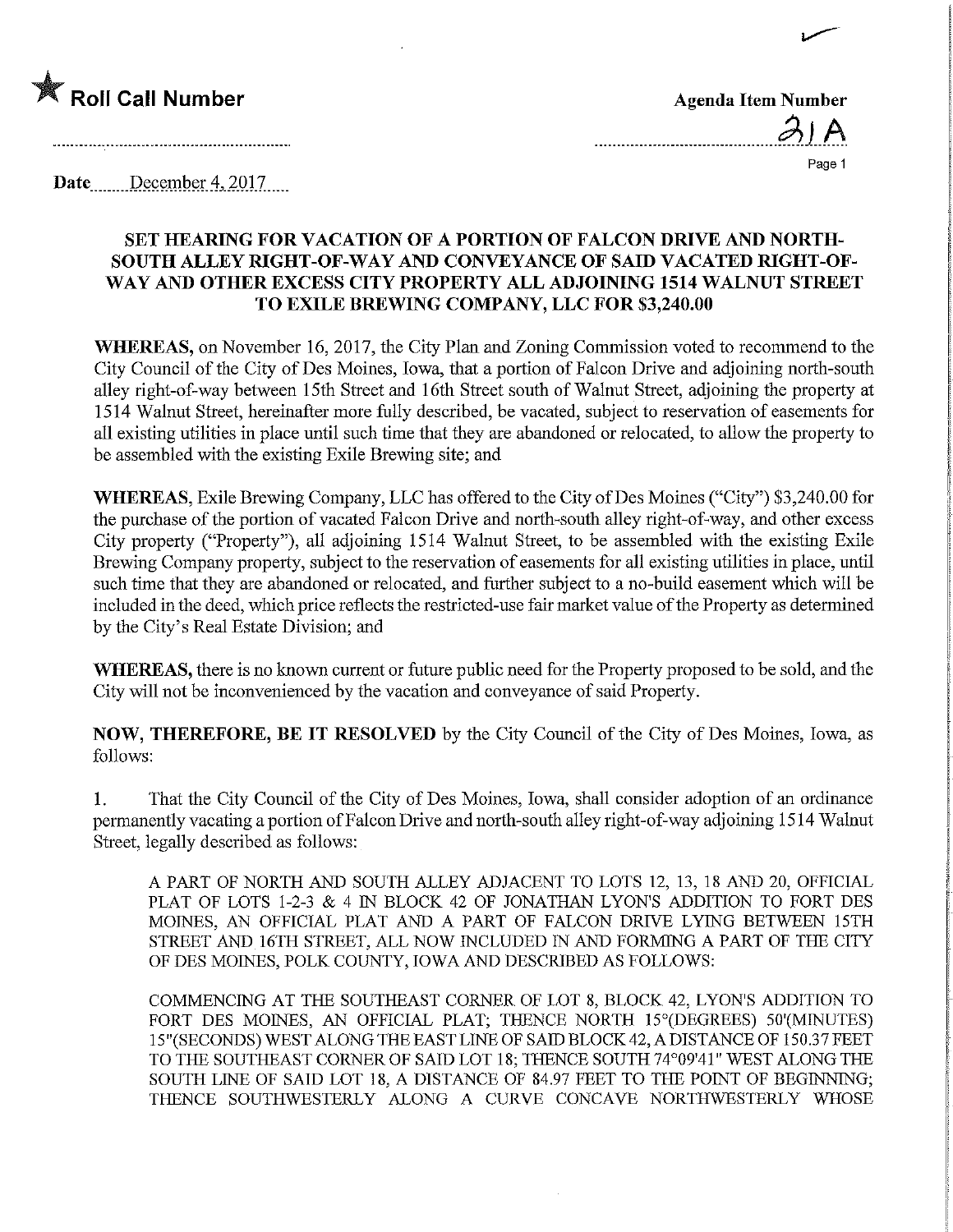

| . |  |  |  |  |  |  |  |  |  |  |  |  |  |  |  |  |  |  |  |  |  |  |  |  |
|---|--|--|--|--|--|--|--|--|--|--|--|--|--|--|--|--|--|--|--|--|--|--|--|--|

 $1.1.1.1.1$ 

Page 2

Date....\_\_\_\_DecemberA2017.

RADIUS IS 190.00 FEET, WHOSE ARC LENGTH IS 32.82 FEET AND WHOSE CHORD BEARS SOUTH 43°56'01" WEST, 32.77 FEET TO A POINT ON THE NORTH LINE OF LOT 7, BLOCK 42 OF SAID LYON'S ADDITION TO FORT DES MOINES; THENCE SOUTH 74°09'4 1" WEST ALONG THE NORTH LINE OF LOTS 7, 6 AND 5 OF SAID BLOCK 42, LYON'S ADDITION TO FORT DES MOINES, 160.17 FEET; THENCE NORTHWESTERLY ALONG A CURVE CONCAVE NORTHEASTERLY WHOSE RADIUS IS 273.00 FEET, WHOSE ARC LENGTH IS 17.17 FEET AND WHOSE CHORD BEARS NORTH 3 1°53'47" WEST, 17.17 FEET TO A POINT ON THE SOUTH LINE OF SAID LOT 20; THENCE NORTH 74°09'41" EAST ALONG SAID SOUTH LINE, 129.78 FEET TO THE SOUTHEAST CORNER OF SAID LOT 20; THENCE NORTH 15°42'41" WEST ALONG THE EAST LINE OF SAID LOTS 20 AND 12, A DISTANCE OF 13.85 FEET TO A POINT 9.85 FEET NORTH OF THE SOUTH LINE OF SAID LOTS 12 AND 13; THENCE NORTH 74°09'41" EAST ALONG A LINE 9.85 FEET NORTH OF AND PARALLEL TO THE SOUTH LINE OF SAID LOTS 12 AND 13, A DISTANCE OF 16.50 FEET TO A POINT ON THE WEST LINE OF SAID LOT 13; THENCE SOUTH 15°42'41" EAST ALONG SAID WEST LINE, 13.85 FEET TO THE SOUTHWEST CORNER OF SAID LOT 18; THENCE NORTH 74°09'41" EAST ALONG THE SOUTH LINE OF SAID LOT 18, A DISTANCE OF 46.96 FEET TO THE POINT OF BEGINNING AND CONTAINING 0.07 ACRES (3161 SQ. FT.)

2. The City Council of the City of Des Moines, Iowa, further proposes to sell the portion of vacated Falcon Drive and north-south alley right-of-way, and other excess City property, all adjoining 1514 Walnut Street, as legally described and to the grantee and for the consideration identified below, subject to the reservation of easements therein and further subject to a no-build easement:

Grantee: Exile Brewing Company, LLC Consideration: \$3,420.00 Legal Description:

A PART OF LOTS 13, 14, 18 AND 20, OFFICIAL PLAT OF LOTS 1-2-3 & 4 IN BLOCK 42 OF JONATHAN LYON'S ADDITION TO FORT DES MOINES, AN OFFICIAL PLAT; AND A PART OF LOTS 5, 6 AND 7 OF BLOCK 42, LYON'S ADDITION TO FORT DES MOINES, AN OFFICIAL PLAT; AND A PART OF VACATBD NORTH AND SOUTH ALLEY ABUTTJNG ON LOTS 6 AND 7 OF THE SOUTH 1/2 OF BLOCK 42 OF LYON'S ADDITION TO FORT DES MOINES, AN OFFICIAL PLAT; AND A PART OF VACATED FALCON DRWE AND NORTH AND SOUTH ALLEY LYING BETWEEN 15TH STREET AND 16TH STREET IN THE OFFICIAL PLAT OF LOTS 1-2-3 & 4 IN BLOCK 42 OF

ALL NOW INCLUDED IN AND FORMING A PART OF THE CITY OF DES MOINES, POLK COUNTY, IOWA AND DESCRIBED AS FOLLOWS:

JONATHAN LYON'S ADDITION TO FORT DES MOINES, AN OFFICIAL PLAT

COMMENCFNG AT THE SOUTHEAST CORNER OF LOT 8 OF SAID BLOCK 42, LYON'S ADDITION TO FORT DES M01NES; THENCE NORTH 15°(DEGREES) 50'(MINUTES)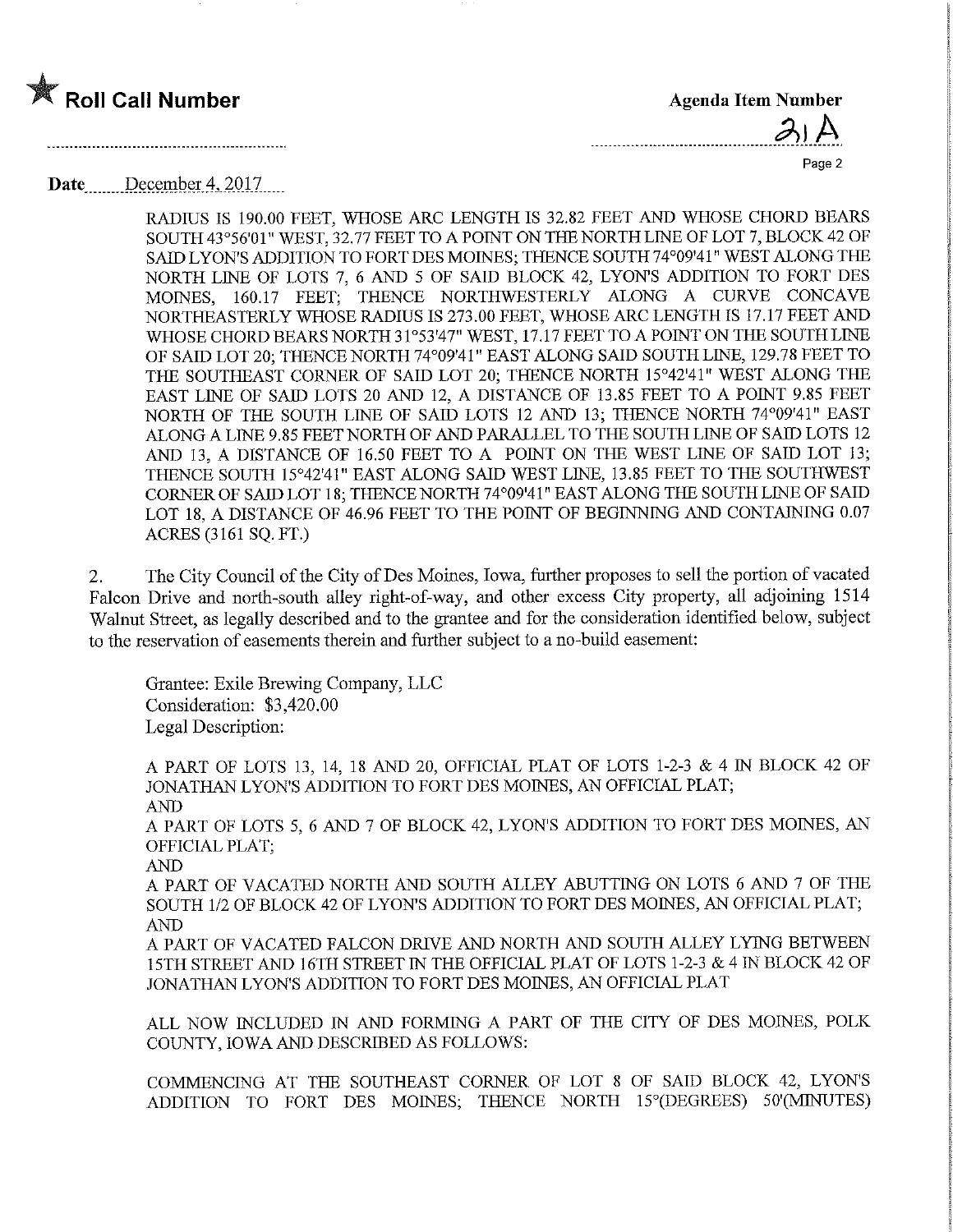



Page 3

## Date December 4, 2017

15"(SECONDS) WEST ALONG THE EAST LINE OF SAID BLOCK 42, A DISTANCE OF 164.22 FEET TOTHENORTHERLYLINEOFTHESOUTHERLY9.85FEETOFLOTS 13,14,15AND 160FSAID OFFICIAL PLAT OF LOTS 1-2-3 & 4 IN BLOCK 42 OF JONATHAN LYON'S ADDITION TO FORT DES MOINES; THENCE SOUTH 74°09'41" WEST ALONG A LINE 9.85 FEET NORTH OF AND PARALLEL TO THE SOUTH LINE OF SAID LOTS 14,15 AND 16, A DISTANCE OF 67.58 FEET TO THE POINT OF BEGINNING; THENCE SOUTHWESTERLY ALONG A CURVE CONCAVE NORTHWESTERLY WHOSE RADIUS IS 190.00 FEET, WHOSE ARC LENGTH IS 138.51 FEET AND WHOSE CHORD BEARS SOUTH 53°09'41" WEST, 135.46 FEET; THENCE SOUTH 74°02'45" WEST, 11.10 FEET; THENCE SOUTHWESTERLY ALONG A CURVE CONCAVE SOUTHEASTERLY WHOSE RADIUS IS 235.00 FEET, WHOSE ARC LENGTH IS 46.92 FEET AND WHOSE CHORD BEARS SOUTH 68°19'32" WEST, 46.84 FEET; THENCE NORTHWESTERLY ALONG A CURVE CONCAVE NORTHEASTERLY WHOSE RADIUS IS 15.00 FEET, WHOSE ARC LENGTH IS 21.52 FEET AND WHOSE CHORD BEARS NORTH 76°17'21" WEST, 19.72 FEET; THENCE NORTH 35°n'03" WEST, 6.94 FEET; THENCE NORTHWESTERLY ALONG A CURVE CONCAVE NORTHEASTERLY WHOSE RADIUS IS 273.00 FEET, WHOSE ARC LENGTH IS 28.37 FEET AND WHOSE CHORD BEARS NORTH 32°12'25" WEST, 28.36 FEET TO APOINT ON THE NORTH LINE OF SAID LOT 20; THENCE NORTH 74°09'41" EAST ALONG SAID NORTH LINE, 130.77 FEET TO THE NORTHEAST CORNER OF SAID LOT 20 AND ALSO BEING THE SOUTHEAST CORNER OF LOT 12 OF SAID OFFICIAL PLAT OF LOTS 1-2-3 & 4 IN BLOCK 42 OF JONATHAN LYON'S ADDITION TO FORT DES MOINES; THENCE NORTH 15°42'41" WEST ALONG THE EAST LINE OF SAID LOT 12, A DISTANCE OF 9.85 FEET; THENCE NORTH 74°09'41" EAST, 16.50 FEET TO THE NORTHERLY LINE OF THE SOUTHERLY 9.85 FEET OF LOTS 13, 14, 15 AND 16 OF SAID OFFICIAL PLAT OF LOTS 1-2-3 & 4 IN BLOCK 42 OF JONATHAN LYON'S ADDITION TO FORT DES MOINES; THENCE SOUTH 15°42'41" EAST ALONG THE WEST LINE OF SAID LOT 13, A DISTANCE OF 4.93 FEET; THENCE NORTH 74°09'42" EAST, 35.00 FEET; THENCE NORTH 15°50'15" WEST, 4.93 FEET TO THENORTHERLYLINEOFTHESOUTHERLY9.85 FEET OF LOTS 13, 14, 15 AND 16 OF SAID OFFICIAL PLAT OP LOTS 1-2-3 & 4 IN BLOCK 42 OF JONATHAN LYON'S ADDITION TO FORT DES MOmES; THENCE NORTH 74°09'41" EAST ALONG SAID NORTHERLY LINE, 29.32 FEET TO THE POINT OF BEGINNING CONTAINING 0.16 ACRES (6789 SQ. FT.)

3. That the meeting of the City Council at which the adoption of said ordinance and the sale and conveyance of such Property is to be considered shall be on December 18, 2017, said meeting to be held at 5:00 p.m., in the City Council Chamber, Richard A. Clark Municipal Service Center, 1551 E. Martin Luther King Jr. Parkway, Des Moines, Iowa. At that time the City Council will consider the abovedescribed proposal and any other(s) submitted prior to or during the public hearing.

4. That the City Clerk is hereby authorized and directed to publish notice of said proposal in the form hereto attached, all in accordance with Section 362.3 of the Iowa Code.

5. Non-project related land sale proceeds are used to support general operating budget expenses: Org - EG064090.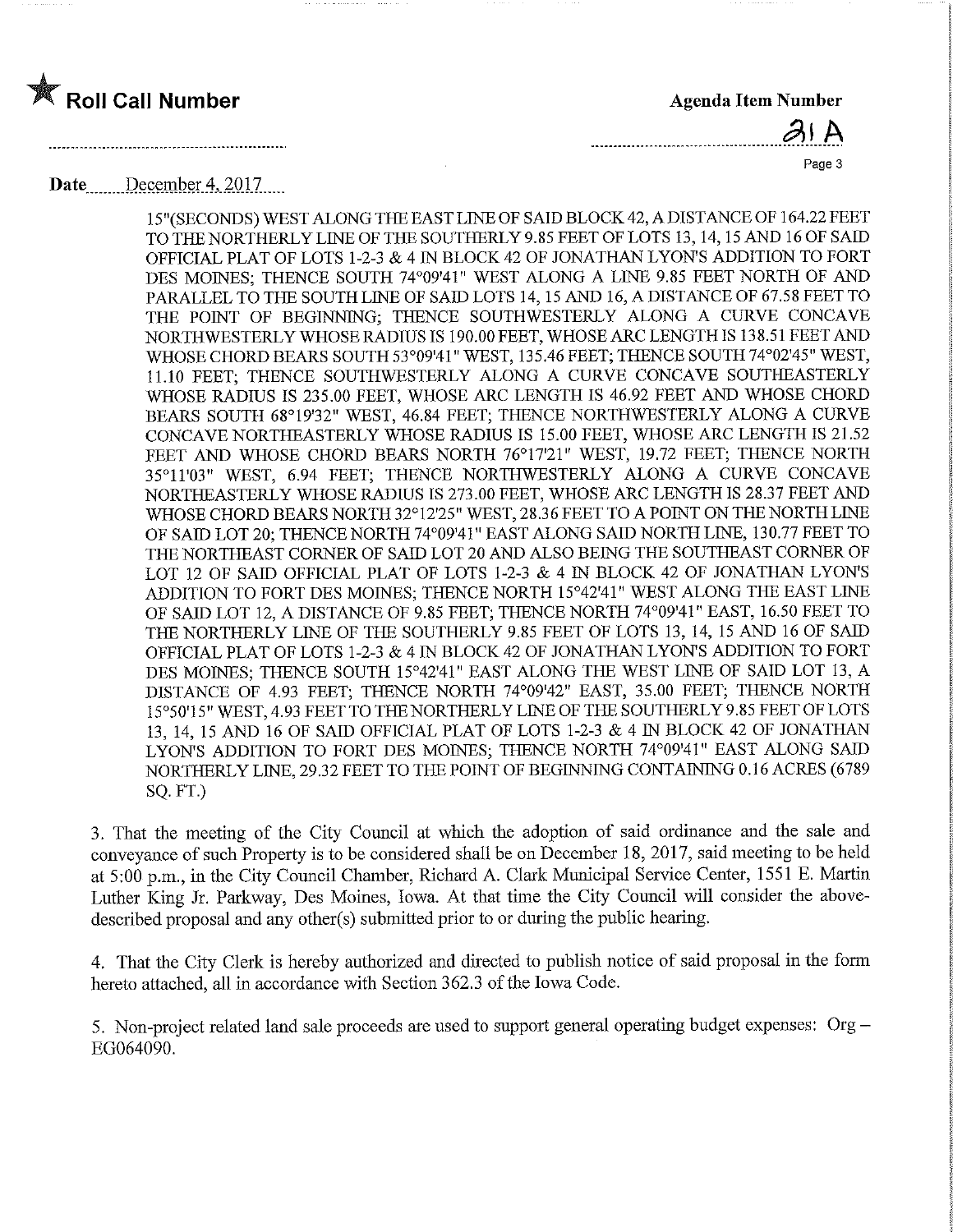| <b>K</b> Roll Call Number | Agenda Item Number |
|---------------------------|--------------------|
|                           |                    |
|                           | Page 4             |
| December 4, 2017<br>Date  |                    |

Moved by to adopt.

APPROVED AS TO FORM:

Van d

a A. Wieland, Assistant City Attorney

| <b>COUNCIL ACTION</b> | <b>YEAS</b> | <b>NAYS</b> | <b>PASS</b> | <b>ABSENT</b>   |
|-----------------------|-------------|-------------|-------------|-----------------|
| <b>COWNIE</b>         |             |             |             |                 |
| <b>COLEMAN</b>        |             |             |             |                 |
| <b>GATTO</b>          |             |             |             |                 |
| <b>GRAY</b>           |             |             |             |                 |
| <b>HENSLEY</b>        |             |             |             |                 |
| <b>MOORE</b>          |             |             |             |                 |
| <b>WESTERGAARD</b>    |             |             |             |                 |
| <b>TOTAL</b>          |             |             |             |                 |
| <b>MOTION CARRIED</b> |             |             |             | <b>APPROVED</b> |

## CERTIFICATE

I/ DIANE RAUH/ City Clerk of said City hereby certify that at a meeting of the City Council of said City of Des Moines, held on the above date, among other proceedings the above was adopted.

IN WITNESS WHEREOF, I have hereunto set my hand and affixed my seal the day and year first above written.

City Clerk